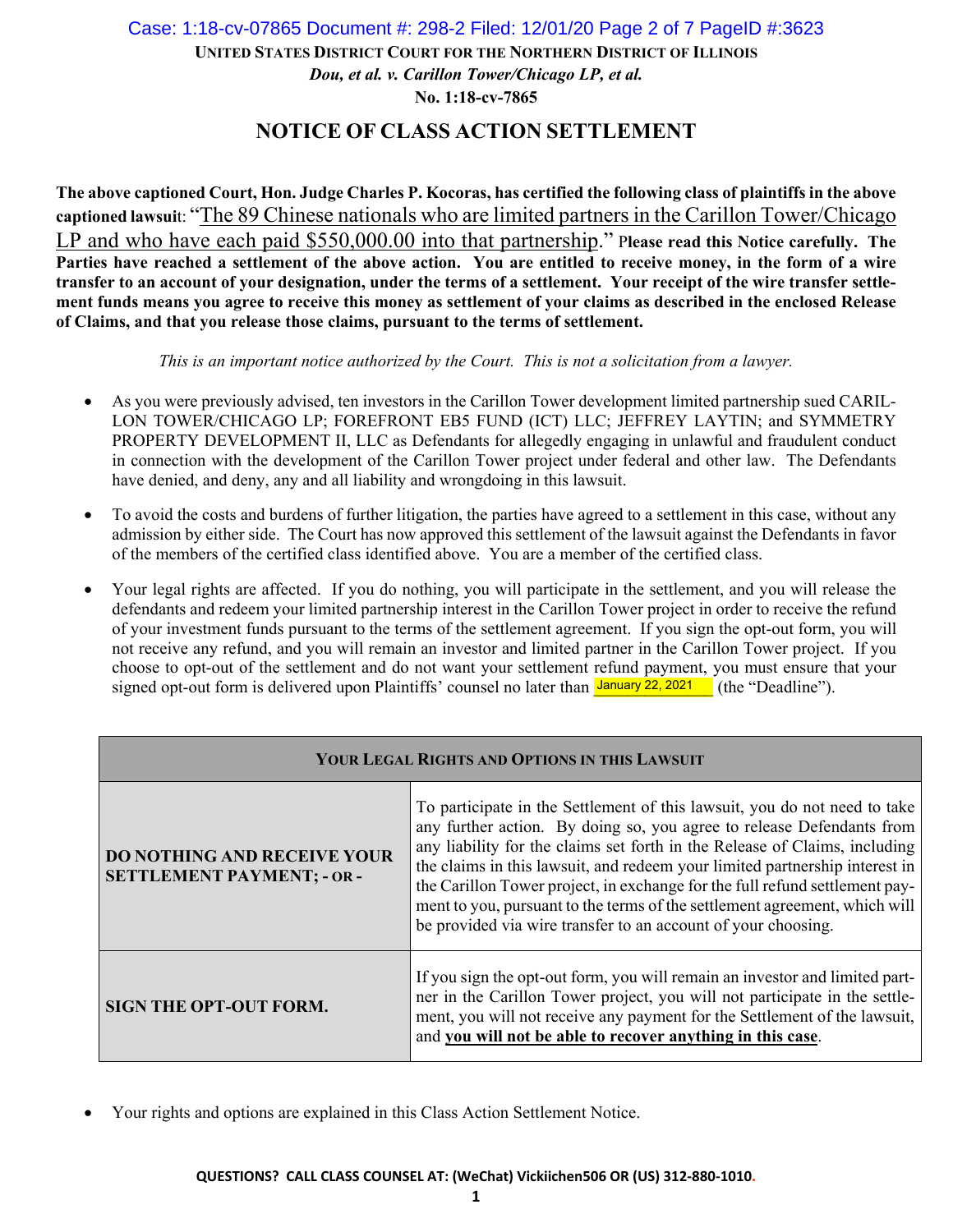## **UNITED STATES DISTRICT COURT FOR THE NORTHERN DISTRICT OF ILLINOIS** *Dou, et al. v. Carillon Tower/Chicago LP, et al.*  Case: 1:18-cv-07865 Document #: 298-2 Filed: 12/01/20 Page 3 of 7 PageID #:3624

**No. 1:18-cv-7865**

### **1. Why did I get this notice?**

You received this Notice because the Court has certified a class of investors to participate in this lawsuit; the Defendants' records show that you invested \$550,000.00 in the EB-5 fund associated with the Carillon Tower/Chicago LLC development project at the corner of Wabash and Superior in the City of Chicago, Illinois. The Court has approved the settlement of the lawsuit, and you are scheduled to receive a Settlement Payment as a member of the Class in this lawsuit, pursuant to the terms of the Settlement Agreement.

#### **2. What is the purpose of this notice?**

The purpose of this Class Settlement Notice is to inform you that a Settlement has been reached in the class action lawsuit entitled "Lina Dou, et al., v. Carillon Tower/Chicago LP, et al, Case No. 18-cv-7865 in the United States District Court for the Northern District of Illinois (the "Lawsuit"). You will receive a settlement payment, via wire transfer to an account of your choosing. After the Court grants final approval, and before you receive your settlement payment, you will need to sign a Release of Claim form that will be provided to you by your Counsel at that time. Your receipt of those funds will constitute your agreement to release any and all claims against the parties identified in the Release of Claims, and will redeem your limited partnership interest in the Carillon Tower project. Because your rights will be affected by this Settlement, **it is extremely important that you read this Class Notice carefully**. This Class Notice summarizes the Settlement and your rights under it.

#### **3. What is the Lawsuit about?**

This lawsuit is a class action filed on behalf of 89 Chinese nationals who each made a \$500,000 Capital Contribution and paid a \$50,000 Administrative Fee to become limited partners in a development project managed by Defendants known as Carillon Tower. Plaintiffs' Amended Complaint alleges claims against the Defendants for violations of the Securities Exchange Act of 1934 (15 U.S.C. 78(j)), violations of the Illinois Securities Act (815 ILCS 5/8 et seq.), Breach of Contract, Fraud, Breach of Fiduciary Duty, and Appointment of Third-Party Administrator.

The Defendants deny any liability or wrongdoing of any kind associated with the claims alleged in the Lawsuit, and specifically, the Defendants deny that their actual or alleged actions and practices failed to comply with the Securities Exchange Act of 1934, the Illinois Securities Act, did not constitute a breach of any alleged contract, fiduciary duty, was not fraudulent and did not violate any other federal or state law.

#### **4. Who is covered by the Settlement of the Lawsuit?**

On November 5, 2020, the Parties entered into a comprehensive Settlement Agreement to resolve this matter. It provides that each Plaintiff who does not opt out of the class shall receive a full refund of their Capital Contribution and Administrative Fee (\$550,000 per Plaintiff), pursuant to the terms of the Settlement Agreement. After conclusion of a 45-day class notice period, when Defendants know how many Plaintiffs are participating in the class, Defendants shall obtain a credit facility sufficient to fund the settlement. The parties shall then schedule a final approval hearing. Forty-five days after the Court's order granting final approval, Defendants shall deposit 100% of the settlement funds into escrow with a title insurance company, to be held and disbursed in tandem with the Release Document.

#### **QUESTIONS? CALL CLASS COUNSEL AT: (WeChat) Vickiichen506 OR (US) 312‐880‐1010.**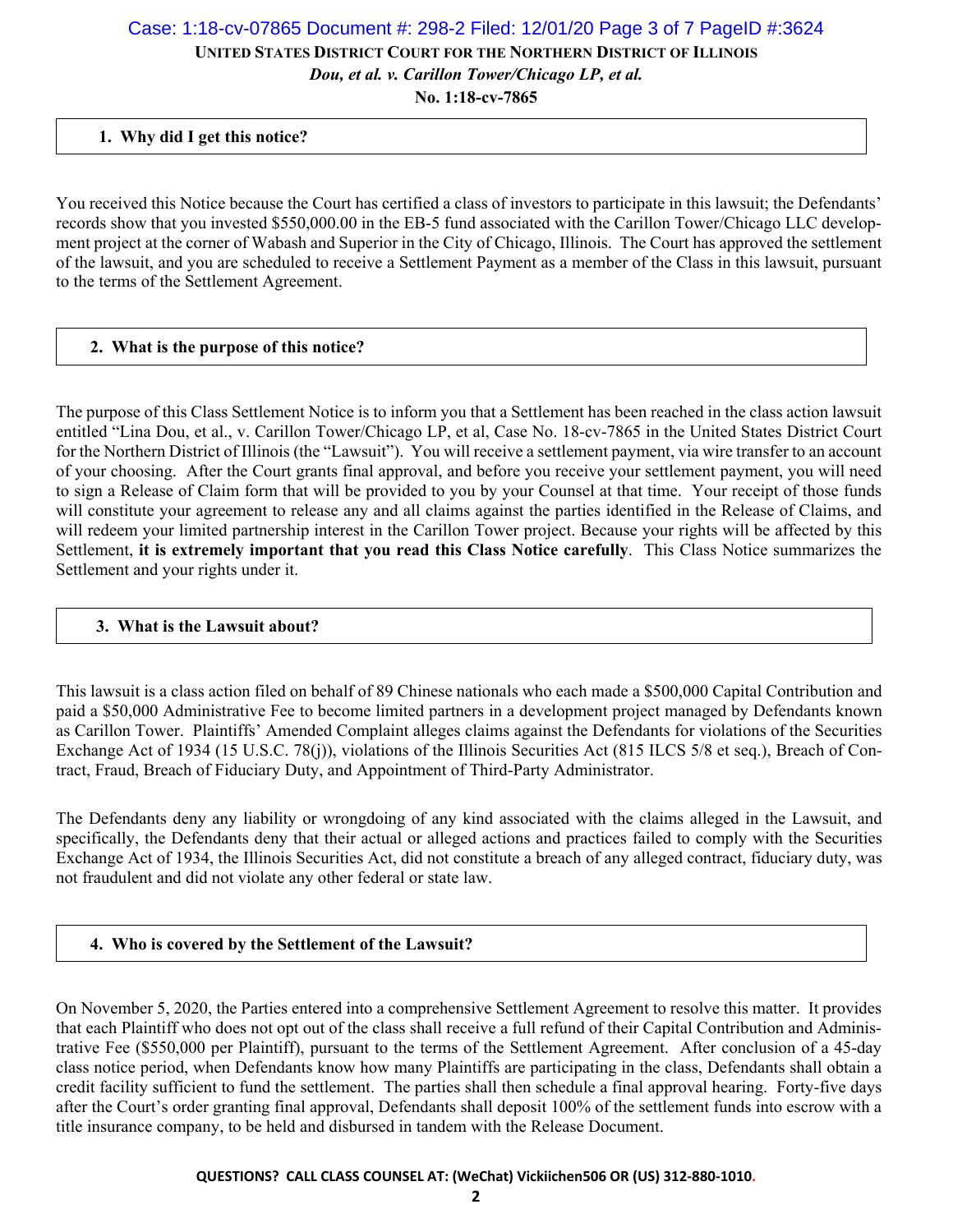## **UNITED STATES DISTRICT COURT FOR THE NORTHERN DISTRICT OF ILLINOIS** *Dou, et al. v. Carillon Tower/Chicago LP, et al.*  **No. 1:18-cv-7865** Case: 1:18-cv-07865 Document #: 298-2 Filed: 12/01/20 Page 4 of 7 PageID #:3625

The Settlement will cover all class members who do not opt-out of the settlement by the above Deadline.

#### **5. What are the terms of the settlement?**

- 1. Any failure, with the exception of the failure to fund described herein, will result in the return of the parties to their respective positions in the litigation. Any failure to fund the escrow trust account after the entry of an order granting final approval will result in the enforcement of the Liquidated damages clause enumerated in paragraph 2 below *and* returning the parties to their respective positions in the litigation as of the entry of the stay of proceedings by Judge Kocoras on October 29, 2020.
- 2. Liquidated Damages: If the settlement trust escrow is not funded on the agreed upon date, as will be reflected in the Court's Order granting final approval ("The Closing Date"), the Defendants jointly and severally, including the personal guarantees, are liable for liquidated damages for non-performance subject to a 45-day grace and cure period. The amount of liquidated damages is fixed at \$25,000 for each class member who has not timely opted out of the class and \$250,000 to class counsel.

Grace and Cure Period: The schedule of liquidated damages during the grace and cure period is as follows: (i) If the escrow trust has not been funded within 15 days following the date established by the order granting final approval, each class member will be owed and paid \$5,000 and class counsel will be owed and paid \$50,000; (ii) If the escrow trust has not been funded within 30 days following the date established by the order granting final approval, each class member will be owed and paid an additional \$10,000 and class counsel will be owed and paid an additional \$100,000; (iii) If the escrow trust has not been funded within 45 days following the date established by the order granting final approval, each class member will be owed and paid a further additional \$10,000 and class counsel will be owed and paid a further additional \$100,000. After the 45-day grace and cure period has ended without funding of the escrow trust, and once the liquidated damages have been paid, the parties will have the choice to renegotiate a new settlement or return to their respective positions in the litigation as of the stay of proceedings entered on October 29, 2020.

Limited Set-off: The parties agree that the liquidated damages can never constitute a set-off from any judgment and/or Order of the Court and/or collection effort in satisfaction from a judgment and/or order, however, the parties agree that the payment of any liquidated damages pursuant to this paragraph 2 to a class member can be used to off-set any future settlement with that class member in this litigation. The parties further agree that any payment of liquidated damages to class counsel cannot be used as a credit or offset for any monies due to class counsel or class members under any future settlement, order of the Court and/or judgment. The liquidated damages due under this paragraph 3 will be owed and paid by Defendants and the personal guarantees in accordance with schedule of liquidated damages during the 45-day grace and cure period described above.

- 3. Establishment of Settlement Monies: Defendants agree to pay a total sum of \$550,000.00 per class member who does not opt-out of the class to fund their settlement obligations in the Action and \$150,000 of additional attorney's fees ("Settlement Monies") in accordance with this Settlement Agreement. The aggregate amount of settlement monies to be funded will be established in the order granting final approval, once the report of opt-outs has been filed with the Court. Payments by Defendants pursuant to this Settlement Agreement shall settle all pending issues between the Parties, including, but not limited to, all payments of class claims, administration costs through the Effective Date, and attorneys' fees and costs, and enhancement awards. The payments made to members of the Settlement Class shall not be construed as compensation for purposes of determining eligibility for unemployment compensation, including health and welfare benefits.
- 4. Class Notice Period: The Settlement Class Notice period shall be 45 days from the date of first mailing of the Settlement Class Notice.

#### **QUESTIONS? CALL CLASS COUNSEL AT: (WeChat) Vickiichen506 OR (US) 312‐880‐1010.**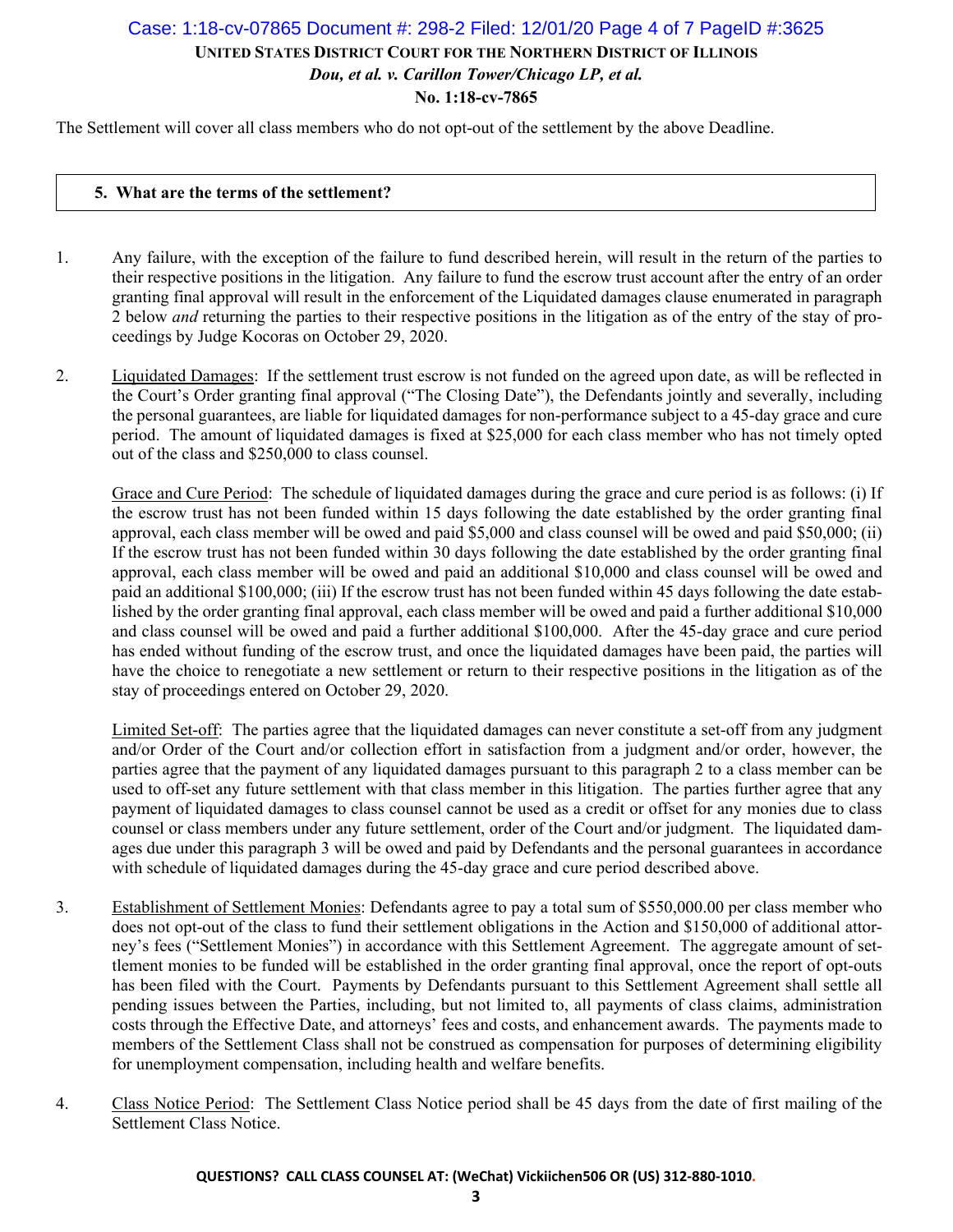## **UNITED STATES DISTRICT COURT FOR THE NORTHERN DISTRICT OF ILLINOIS** *Dou, et al. v. Carillon Tower/Chicago LP, et al.*  **No. 1:18-cv-7865** Case: 1:18-cv-07865 Document #: 298-2 Filed: 12/01/20 Page 5 of 7 PageID #:3626

- 5. Final Approval: The parties will seek final approval of the class settlement within 14 days of the last day of the 45-day Settlement Class Notice period. Class counsel shall be responsible for preparing the motion for Final Approval and all supporting documentation, including the report on all class members who are opting-out of the settlement.
- 6. Escrow: No later than 3 business days from the entry of an order granting Preliminary approval of this settlement, an escrow trust account will be established in the name of Class counsel and the joint names of all class members who have not opted-out of the class settlement. The purpose of this account is to receive the earmarked funding directly from the credit facility that Defendants direct to fund the Settlement. The escrow trust account will be locked and only joint signatures from both Defendants and Class Counsel can authorize the dispersal of the monies and items contained in the escrow trust account. Class counsel will also deposit the release documentation into the Escrow trust account before the closing date.
- 7. Closing Date and Simultaneous Exchange: Within 45 days of the entry of an order granting final approval of this settlement, the escrow trust account established will be funded with 100% of the amounts owed by way of wire transfer confirmed by electronic receipt (and will be referred to in the Order granting final approval as the "Closing Date"). On that same day, the amounts due to each Class Member who has not opted-out and the amounts due Class Counsel will be transferred, by way of wire transfer confirmed by electronic receipt, will be transmitted. Once the electronic receipts proving the transfers to the class members and class counsel are received, the fully executed release documentation will be distributed to the Defendants from the escrow trust account.
- 8. Class Counsel Fees and Costs: Class Counsel will seek payment of attorneys' fees not to exceed 25% of the gross recovery of each class member. Defendants agree they will not contest Class Counsel seeking preliminary and final approval of up to 25% of the gross recovery of each class member as costs, expenses, fees, incentive and multiplier under this settlement agreement. Nothing in this paragraph shall preclude Class Counsel from seeking more than 25% of the gross recovery of each class member as costs, expenses, fees, incentive and multiplier under this settlement agreement.

Only in the event that the Court does not allow for the recovery of costs, expenses, attorneys' fees, incentive and/or multiplier from the gross recovery of each class member, the parties agree that they will confer in good faith to reach a resolution to payment of Class Counsel's fees and costs, or, alternatively seek the Court's assistance.

- 9. Bad Faith Clause: Prior to seeking final approval of this settlement, Defendants will provide to Class Counsel, *for attorneys eyes only*, and to the Court, *for in camera inspection*, all contracts and agreements that establish the credit facility that will fund the escrow trust account pursuant to this settlement. Those contracts and agreements provided pursuant to this paragraph 14 shall clearly establish that the fixed amount of funds due under paragraph 4 of this settlement agreement are earmarked, pursuant to the earmark doctrine under U.S. bankruptcy jurisprudence, for direct payment to Class counsel and all class members who do not opt-out, such funds to never be distributed or deposited into any accounts under the possession, custody and/or control of any corporate or individual defendants in this litigation, the officers and directors of the corporate defendants in this litigation and Jason Ding. Failure to comply with this clause shall subject the personal guarantees to the amounts enumerated in paragraph 3, liquidated damages, in addition to the amounts due under the settlement in the event any defendant and/or Jason Ding seek protection under the U.S. Bankruptcy Code within 90 days of the Closing Date.
- 10. Report on Opt-Outs: No less than 24 hours before the Closing date, Class Counsel shall provide Defendants with a sworn statement that all fully executed release documentation has been received from all Class members who have not opted out and that Class Counsel deposited all fully executed release documentation within the escrow trust account, in preparation for the simultaneously exchange on the Closing date when the funds are received and distributed to all parties owed under this agreement.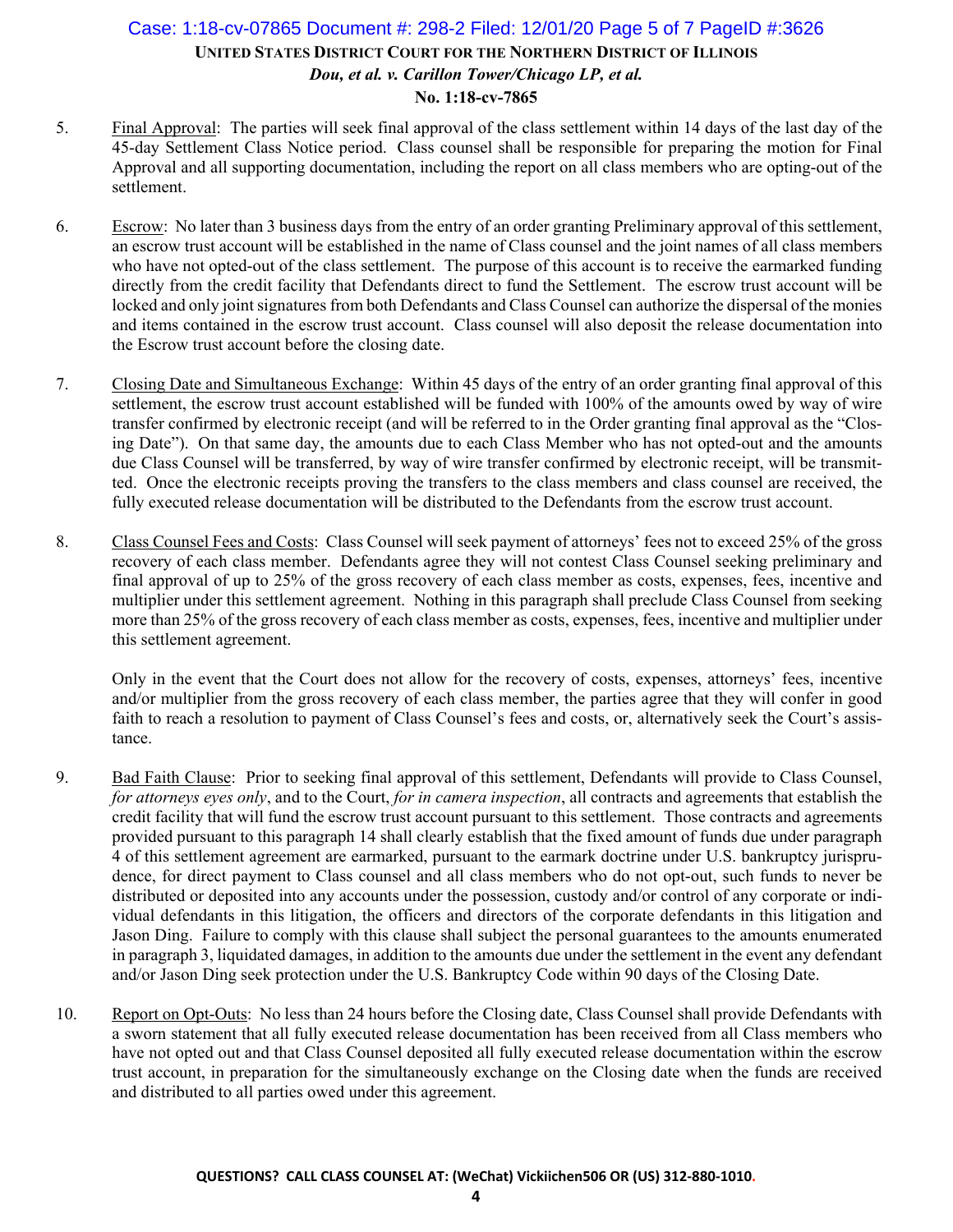# **UNITED STATES DISTRICT COURT FOR THE NORTHERN DISTRICT OF ILLINOIS** Case: 1:18-cv-07865 Document #: 298-2 Filed: 12/01/20 Page 6 of 7 PageID #:3627

*Dou, et al. v. Carillon Tower/Chicago LP, et al.* 

**No. 1:18-cv-7865**

### **6. Who represents the Class, and me, and how are they compensated?**

The Court has previously designated Plaintiffs Lina Dou, Tingyang Shao, Yixuan Tao, Xiuqin Xing, Emmy Go, Yanming Wang, Shiyang Xiao, Lihong Zhan, Geli Shi as Class representatives; and has designated and approved Glen J. Dunn & Associates, Ltd., 221 N. LaSalle Street, Suite 1414, Chicago, Illinois 60601, gdunn@gjdlaw.com, (312) 880-1010 and Douglas Eliot Litowitz, 413 Locust Place, Deerfield, IL 60015, (312) 622-2848 litowitz@gmail.com to act as Class Counsel. These attorneys represent the interests of the Plaintiffs and the other Class Members.

The lawyers identified above have worked on this Lawsuit for over two years without receiving any payments for their time or out-of-pocket expenses. Under the Settlement, the Class Counsel lawyers will be paid in an amount equivalent to approximately 25% of the total aggregate Settlement funds. Please do not hesitate to contact Class Counsel should you have any questions or concerns. **DO NOT CALL THE COURT.**

### **7. Can I exclude myself from the Lawsuit and this Settlement?**

If you do **not** wish to participate in the Settlement or be bound by its terms, you must sign and deliver upon Class Counsel an executed opt-out form by the deadline identified on the first page. If you wish to remain an investor in the Carillon Tower project and remain eligible to pursue immigration status pursuant to your I-526 application with USCIS associated with the Carillon Tower project, you must sign the opt-out form.

Each Settlement Notice shall contain an "Opt-out" form. Such written request for withdrawal must contain the full name, current home (or mailing) address of the class member, and it must include the statement "I wish to withdraw from the case entitled "*Lina Dou, et al. v. Carillon Tower/Chicago LP, et al.*, N.D.Ill. Case No. 18-cv-7865", or words to that effect. The written request must be signed by the person requesting to withdraw.

It is the responsibility of the class member, and the class member alone, to deliver any validly executed "Opt-out" form to Class counsel on or before the last day of the Settlement Class Period. The class member must prove timely delivery upon Class counsel, not reasonable mailing, to establish the date of receipt of any request to opt-out. Any request to optout received after the 45-day Settlement Class Notice Period will be deemed untimely unless all parties agree, by way of stipulation, to allow any Class member to opt-out of the class late. Unless the parties so stipulate, any Class Member submitting an untimely or late "opt-out" form will still participate in the settlement. Any Class member contesting the timeliness of their own request to Opt-out must bring any dispute relating to the timeliness of their request to Opt-out for resolution before Judge Kocoras in the United States District Court, Northern District of Illinois, Room 2325 for hearing within 7 days of the end of the Class Notice Period. Each member of the Settlement Collective who does not return a valid and timely request to withdraw, and who does not obtain an order from the Court permitting their withdraw from the class, shall be bound by the terms of this Settlement Agreement.

### **If you want to receive your settlement payment from this Lawsuit and Settlement, DO NOT SIGN THE OPT-OUT FORM**.

### **8. Waiver and Release of Claims**

Upon receipt of the settlement refund wire transfer payment, each class member will release claims as provided in the Settlement and Release Agreement. **Please read your Release of Claims carefully**. In consideration of the Partnership's payment of the Settlement Payment, Investor hereby releases, acquits, holds harmless and forever discharges the Partnership, Defendants, Jason Wei Ding, Symmetry Tower/Chicago Project Owner LLC, and all entities and individuals related

**QUESTIONS? CALL CLASS COUNSEL AT: (WeChat) Vickiichen506 OR (US) 312‐880‐1010.**